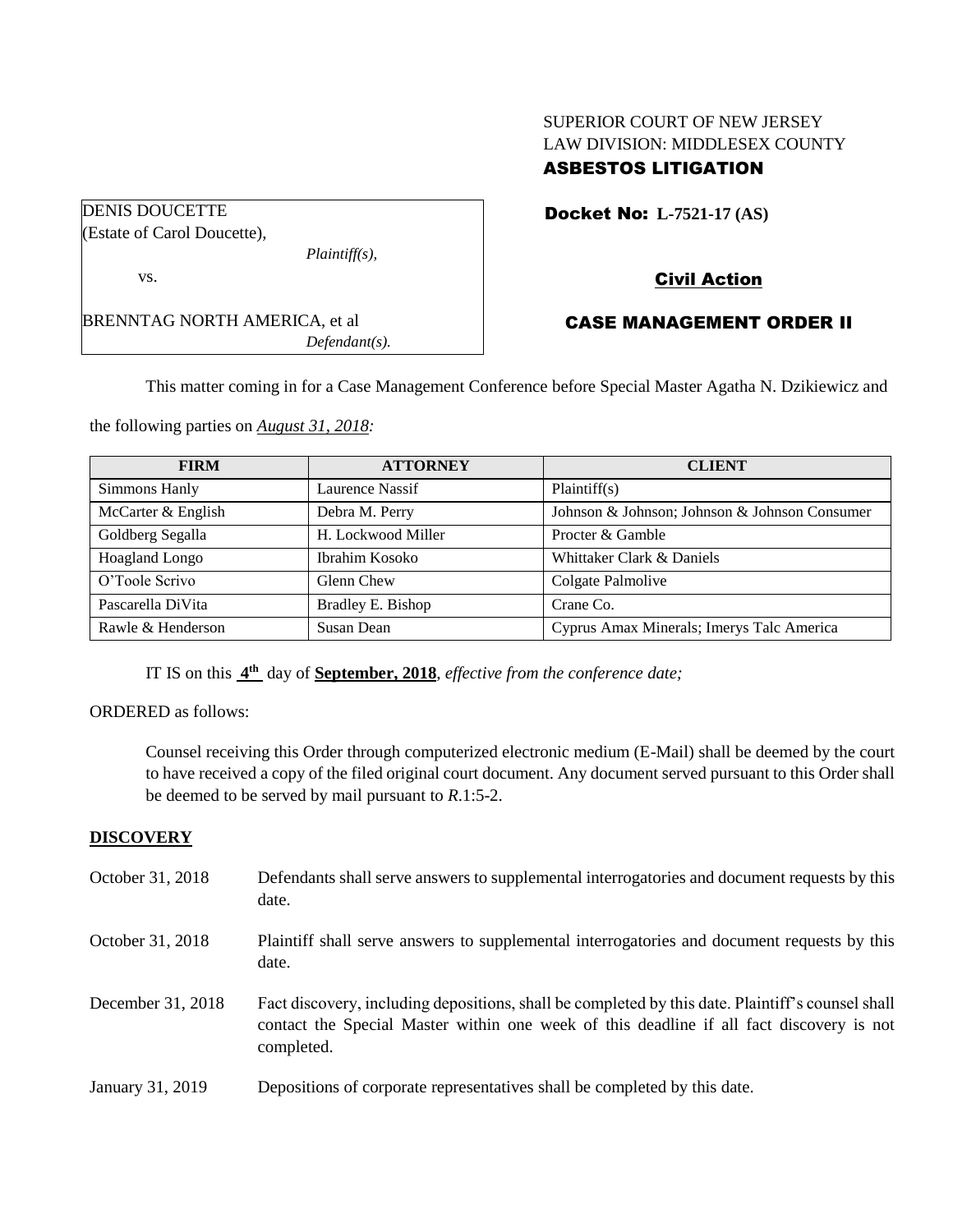### **EARLY SETTLEMENT**

May 10, 2019 Settlement demands shall be served on all counsel and the Special Master by this date.

### **SUMMARY JUDGMENT MOTION PRACTICE**

- March 15, 2019 Plaintiff's counsel shall advise, in writing, of intent not to oppose motions by this date.
- March 29, 2019 Summary judgment motions shall be filed no later than this date.
- April 26, 2019 Last return date for summary judgment motions.

### **MEDICAL DEFENSE**

| February 28, 2019 | Plaintiff shall serve medical expert reports by this date. |
|-------------------|------------------------------------------------------------|
|-------------------|------------------------------------------------------------|

- February 28, 2019 Upon request by defense counsel, plaintiff is to arrange for the transfer of pathology specimens and x-rays, if any, by this date.
- June 28, 2019 Defendants shall identify its medical experts and serve medical reports, if any, by this date. In addition, defendants shall notify plaintiff's counsel (as well as all counsel of record) of a joinder in an expert medical defense by this date.

### **LIABILITY EXPERT REPORTS**

February 28, 2019 Plaintiff shall identify its liability experts and serve liability expert reports or a certified expert statement by this date or waive any opportunity to rely on liability expert testimony.

June 28, 2019 Defendants shall identify its liability experts and serve liability expert reports, if any, by this date or waive any opportunity to rely on liability expert testimony.

### **ECONOMIST EXPERT REPORTS**

- February 28, 2019 Plaintiff shall identify its expert economists and serve expert economist report(s), if any, by this date or waive any opportunity to rely on economic expert testimony.
- June 28, 2019 Defendants shall identify its expert economists and serve expert economist report(s), if any, by this date or waive any opportunity to rely on economic expert testimony.

#### **EXPERT DEPOSITIONS**

July 28, 2019 Expert depositions shall be completed by this date. To the extent that plaintiff and defendant generic experts have been deposed before, the parties seeking that deposition in this case must file an application before the Special Master and demonstrate the necessity for that deposition. To the extent possible, documents requested in a deposition notice directed to an expert shall be produced three days in advance of the expert deposition. The expert shall not be required to produce documents that are readily accessible in the public domain.

 $\_$  ,  $\_$  ,  $\_$  ,  $\_$  ,  $\_$  ,  $\_$  ,  $\_$  ,  $\_$  ,  $\_$  ,  $\_$  ,  $\_$  ,  $\_$  ,  $\_$  ,  $\_$  ,  $\_$  ,  $\_$  ,  $\_$  ,  $\_$  ,  $\_$  ,  $\_$  ,  $\_$  ,  $\_$  ,  $\_$  ,  $\_$  ,  $\_$  ,  $\_$  ,  $\_$  ,  $\_$  ,  $\_$  ,  $\_$  ,  $\_$  ,  $\_$  ,  $\_$  ,  $\_$  ,  $\_$  ,  $\_$  ,  $\_$  ,